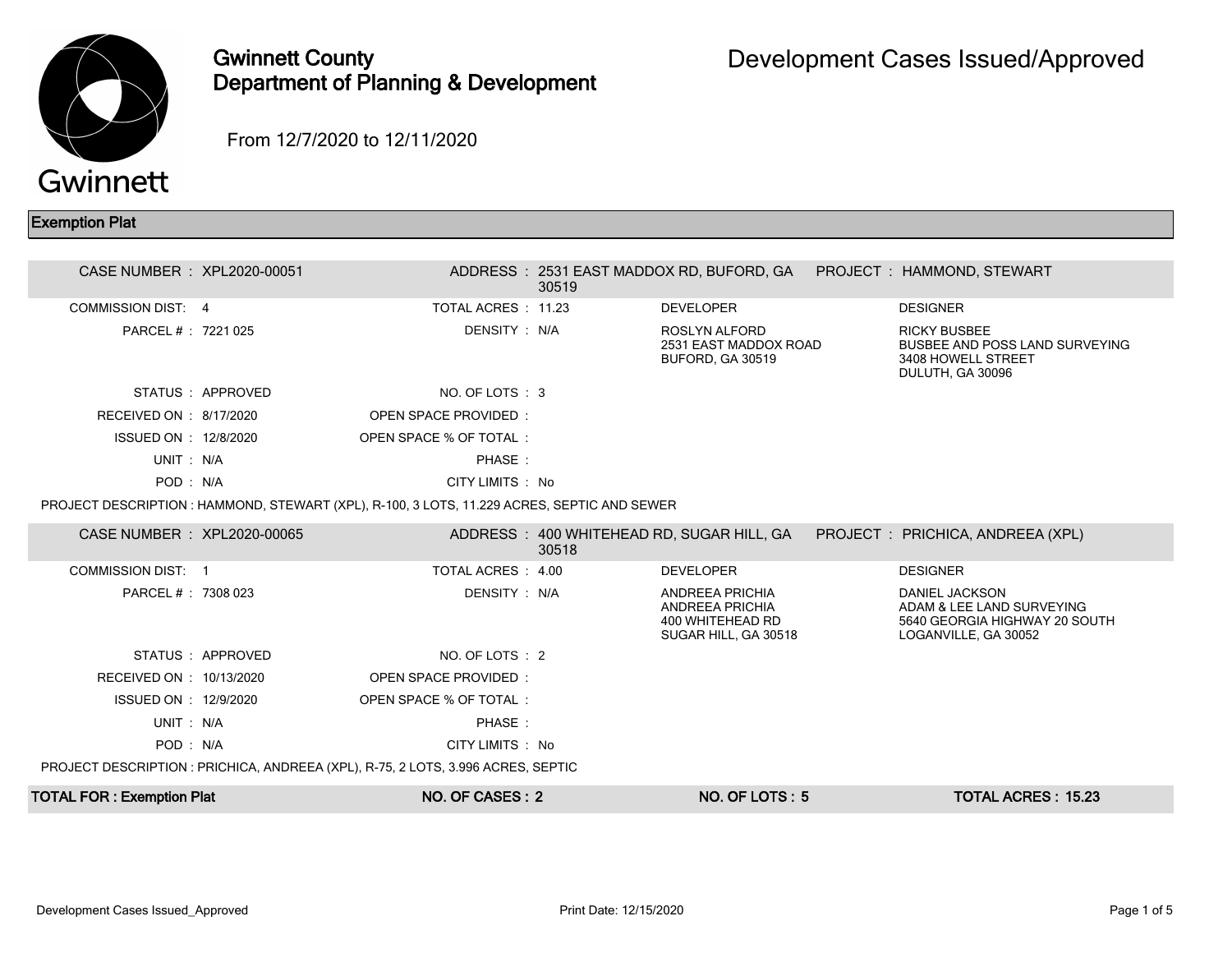## Commercial Development Permit

| CASE NUMBER : CDP2019-00120 |                        | ADDRESS: 2825 LOGANVILLE HWY.<br>LOGANVILLE, GA 30052 |                                                                                               | PROJECT: SEABOARD JUNCTION                                                                              |
|-----------------------------|------------------------|-------------------------------------------------------|-----------------------------------------------------------------------------------------------|---------------------------------------------------------------------------------------------------------|
| COMMISSION DIST: 3          | TOTAL ACRES : 9.16     |                                                       | <b>DEVELOPER</b>                                                                              | <b>DESIGNER</b>                                                                                         |
| PARCEL # : 5156 308         | DENSITY : N/A          |                                                       | DAVID CARAGHER<br>PARAN HOMES<br>3005 BRECKINRIDGE BOULEVARD<br>SUITE 200<br>DULUTH, GA 30096 | ANDREW BLAKEY<br>TRAVIS PRUITT & ASSOCIATES, INC.<br>4317 PARK DRIVE<br>SUITE 400<br>NORCROSS, GA 30093 |
| STATUS : ISSUED             | NO. OF LOTS : N/A      |                                                       |                                                                                               |                                                                                                         |
| RECEIVED ON : $5/14/2019$   | OPEN SPACE PROVIDED:   |                                                       |                                                                                               |                                                                                                         |
| ISSUED ON : 12/10/2020      | OPEN SPACE % OF TOTAL: |                                                       |                                                                                               |                                                                                                         |
| UNIT: N/A                   | PHASE: NA              |                                                       |                                                                                               |                                                                                                         |
| POD: N/A                    | CITY LIMITS : No       |                                                       |                                                                                               |                                                                                                         |

 PROJECT DESCRIPTION : RETAIL SHOPPING CENTER, C-2 PER RZC2017-00019, NEW 5,280 SQ FT, 1 STORY, NEW 23,104 SQ FT, 1 STORY, NEW 19,426 SQ FT, 1 STORY, NEW 24,000 SQ FT, 1 STORY, NEW 6,400 SQ FT, 1 STORY, 9.16 ACRES, 8.6 DISTURBED ACRES, 362 NEW PARKING SPACES, SEWER

| CASE NUMBER : CDP2019-00191 |                        | ADDRESS: 2075 ROCKBRIDGE RD, STONE<br>MOUNTAIN, GA 30087 |                                                                                     | <b>PROJECT : STONE MOUNTAIN CONVENIENCE</b><br>STORE                                                   |
|-----------------------------|------------------------|----------------------------------------------------------|-------------------------------------------------------------------------------------|--------------------------------------------------------------------------------------------------------|
| COMMISSION DIST: 3          | TOTAL ACRES : 0.90     |                                                          | <b>DEVELOPER</b>                                                                    | <b>DESIGNER</b>                                                                                        |
| PARCEL #: 6061 017          | DENSITY : N/A          |                                                          | MUKESH TEJANI<br>HARI REALTY, LLC<br>468 ROY LEE TERRACE<br>LAWRENCEVILLE, GA 30044 | <b>BILL NASH</b><br>QUALITY CIVIL DESIGNS, LLC<br>2144 BUFORD HIGHWAY<br>SUITE 212<br>BUFORD, GA 30518 |
| STATUS : ISSUED             | NO. OF LOTS : N/A      |                                                          |                                                                                     |                                                                                                        |
| RECEIVED ON : $8/7/2019$    | OPEN SPACE PROVIDED:   |                                                          |                                                                                     |                                                                                                        |
| ISSUED ON : 12/8/2020       | OPEN SPACE % OF TOTAL: |                                                          |                                                                                     |                                                                                                        |
| UNIT: N/A                   | PHASE: NA              |                                                          |                                                                                     |                                                                                                        |
| POD: N/A                    | CITY LIMITS : No       |                                                          |                                                                                     |                                                                                                        |
|                             |                        |                                                          |                                                                                     |                                                                                                        |

PROJECT DESCRIPTION : CONVENIENCE STORE, C-2 PER REZ1990-00053, NEW 5,375 SQ FT, 1 STORY, 0.90 ACRES, 0.84 DISTURBED ACRES, 37 NEW PARKING SPACES, SEWER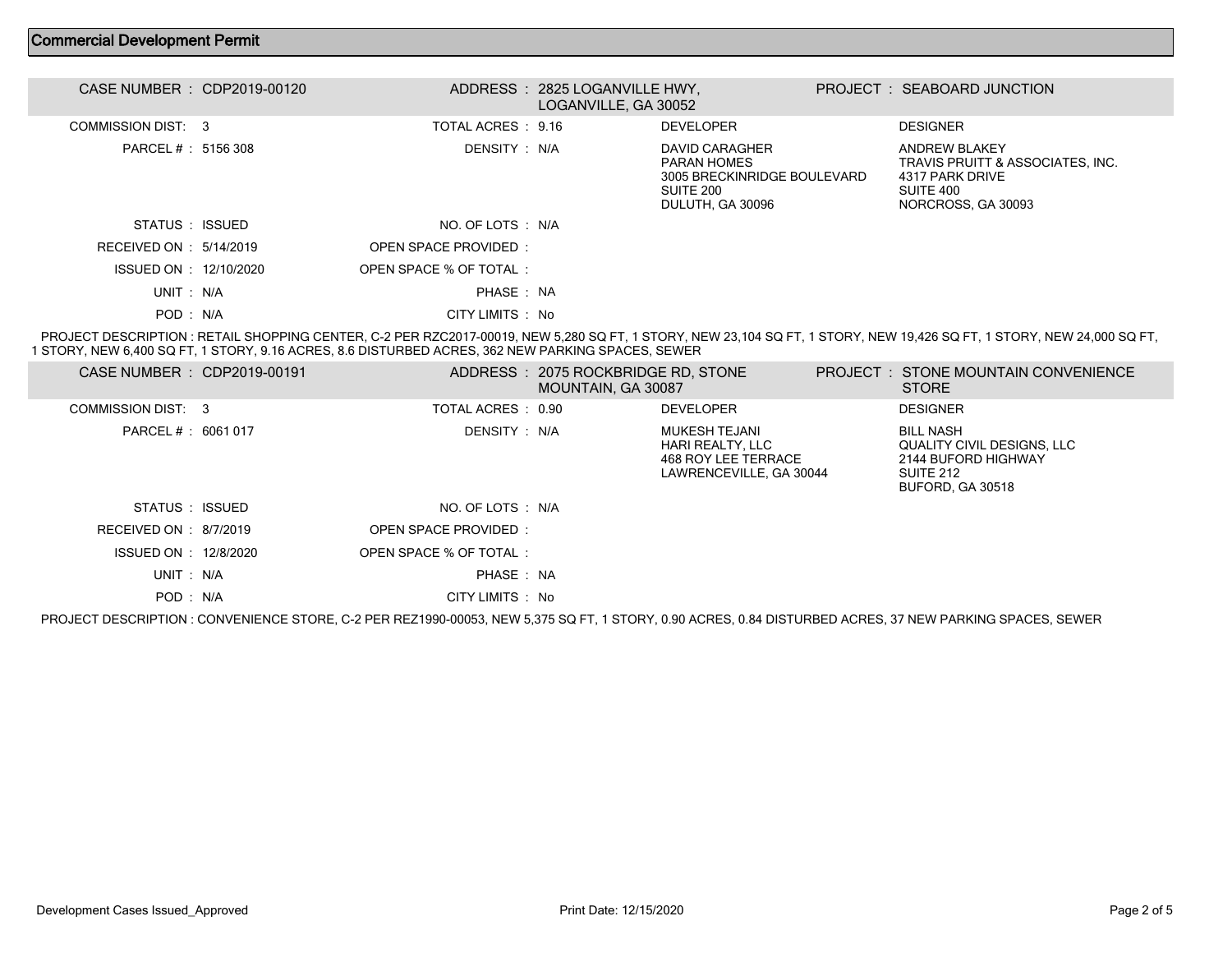| CASE NUMBER : CDP2020-00104                        |                     |                                                                                                                          | GA 30071                                                   | ADDRESS: 6380 BEST FRIEND RD, NORCROSS,                                                                              | <b>PROJECT : CLASSIC TENTS &amp; EVENTS</b>                                                               |
|----------------------------------------------------|---------------------|--------------------------------------------------------------------------------------------------------------------------|------------------------------------------------------------|----------------------------------------------------------------------------------------------------------------------|-----------------------------------------------------------------------------------------------------------|
| <b>COMMISSION DIST: 2</b>                          |                     | TOTAL ACRES : 4.43                                                                                                       |                                                            | <b>DEVELOPER</b>                                                                                                     | <b>DESIGNER</b>                                                                                           |
| PARCEL #: 6222 030                                 |                     | DENSITY: N/A                                                                                                             |                                                            | <b>CLEBER CARRILLO</b><br>KC CONSTRUCTION MANAGEMENT,<br>INC.<br><b>41 WING MILL ROAD</b><br>SANDY SPRINGS, GA 30350 | <b>TEJ KAUL</b><br>CONSULTING ENTERPRISES, CORP.<br>1048 INDUSTRIAL COURT<br>SUITE F<br>SUWANEE, GA 30024 |
| STATUS : ISSUED                                    |                     | NO. OF LOTS : N/A                                                                                                        |                                                            |                                                                                                                      |                                                                                                           |
| RECEIVED ON : 7/16/2020                            |                     | OPEN SPACE PROVIDED:                                                                                                     |                                                            |                                                                                                                      |                                                                                                           |
| ISSUED ON : 12/10/2020                             |                     | OPEN SPACE % OF TOTAL:                                                                                                   |                                                            |                                                                                                                      |                                                                                                           |
| UNIT: N/A                                          |                     | PHASE : NA                                                                                                               |                                                            |                                                                                                                      |                                                                                                           |
| POD: N/A                                           |                     | CITY LIMITS : No                                                                                                         |                                                            |                                                                                                                      |                                                                                                           |
|                                                    |                     | PROJECT DESCRIPTION: WAREHOUSE, STORAGE BUILDING, M-1, NEW 5,000 SQ FT, 1 STORY, 4.43 ACRES, 0.72 DISTURBED ACRES, SEWER |                                                            |                                                                                                                      |                                                                                                           |
| <b>TOTAL FOR: Commercial Development</b><br>Permit |                     | NO. OF CASES: 3                                                                                                          |                                                            | NO. OF LOTS: 0                                                                                                       | <b>TOTAL ACRES: 14.49</b>                                                                                 |
| <b>Concept Plan</b>                                |                     |                                                                                                                          |                                                            |                                                                                                                      |                                                                                                           |
|                                                    |                     |                                                                                                                          |                                                            |                                                                                                                      |                                                                                                           |
| CASE NUMBER : CPL2020-00018                        |                     |                                                                                                                          | ADDRESS: BOLD SPRINGS RD (2500 BLOCK),<br>DACULA, GA 30019 |                                                                                                                      | PROJECT : BOLD SPRINGS FARM                                                                               |
| <b>COMMISSION DIST: 3</b>                          |                     | TOTAL ACRES : 58.55                                                                                                      |                                                            | <b>DEVELOPER</b>                                                                                                     | <b>DESIGNER</b>                                                                                           |
| PARCEL # : 5326 002                                |                     | DENSITY: 2.12                                                                                                            |                                                            | <b>TONY POURHASSAN</b><br><b>LGI HOMES</b><br>2700 CUMBERLAND PARKWAY<br><b>SUITE 100</b><br>ATLANTA, GA 30339       | <b>ERIC SIMPSON</b><br>PRECISION PLANNING, INC.<br><b>400 PIKE BOULEVARD</b><br>LAWRENCEVILLE, GA 30046   |
|                                                    | STATUS : AUTHORIZED | NO. OF LOTS : 124                                                                                                        |                                                            |                                                                                                                      |                                                                                                           |
| RECEIVED ON : 9/8/2020                             |                     |                                                                                                                          |                                                            |                                                                                                                      |                                                                                                           |
|                                                    |                     | <b>OPEN SPACE PROVIDED:</b>                                                                                              |                                                            |                                                                                                                      |                                                                                                           |
| ISSUED ON : 12/10/2020                             |                     | OPEN SPACE % OF TOTAL:                                                                                                   | 124                                                        |                                                                                                                      |                                                                                                           |
| UNIT: N/A                                          |                     | PHASE:                                                                                                                   |                                                            |                                                                                                                      |                                                                                                           |
| POD: N/A                                           |                     | CITY LIMITS : No                                                                                                         |                                                            |                                                                                                                      |                                                                                                           |
|                                                    |                     | PROJECT DESCRIPTION : SINGLE FAMILY SUBDIVISION, OSC PER RZR2018-00028, 124 LOTS, 58.55 ACRES, SEWER                     |                                                            |                                                                                                                      |                                                                                                           |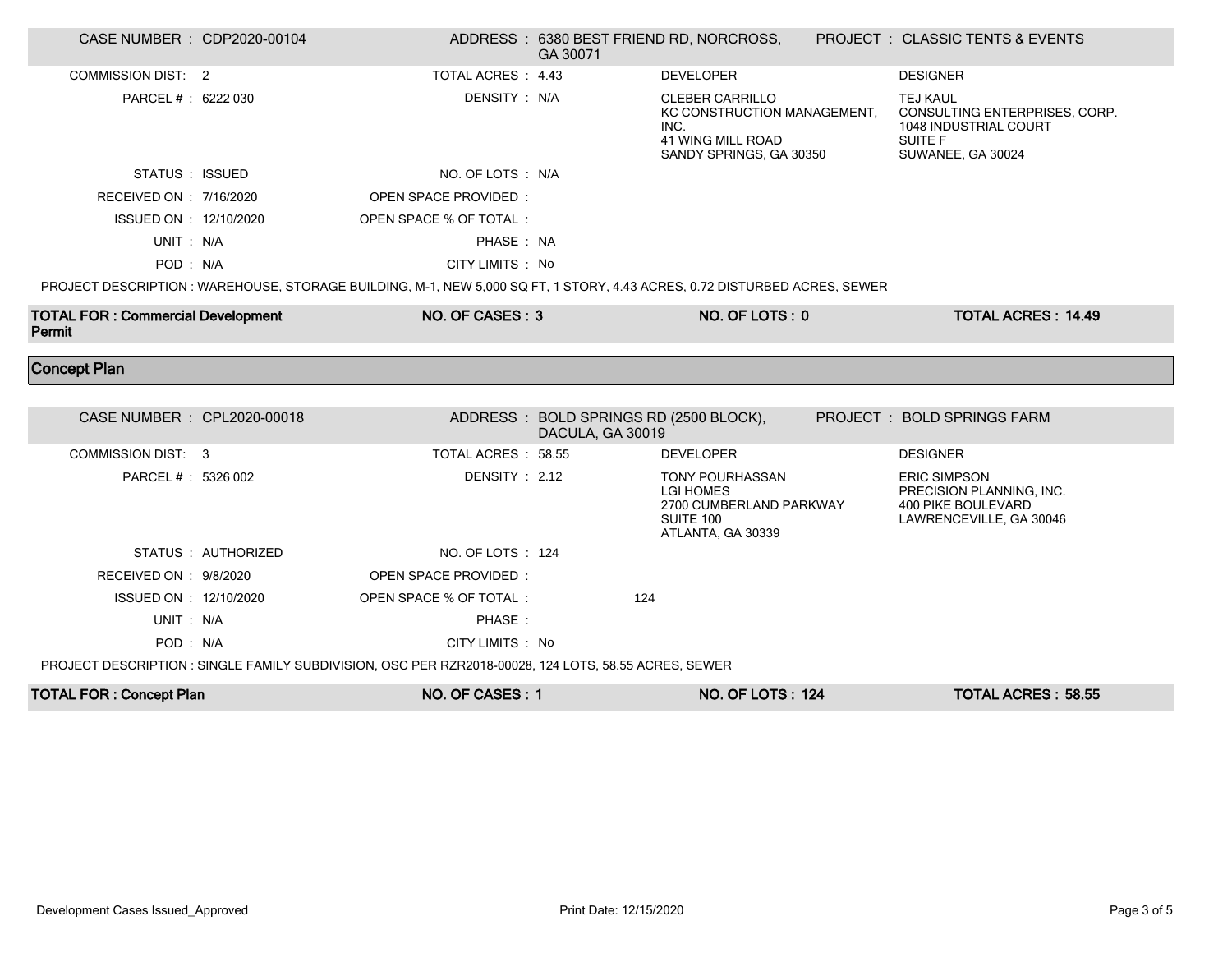## Multifamily Development Permit

| CASE NUMBER : MDP2018-00010 |                        | ADDRESS : COLLINS INDUSTRIAL WAY,<br>LAWRENCEVILLE, GA |                                                                                    | PROJECT: COLLINS INDUSTRIAL WAY<br><b>TOWNHOMES</b>                                    |  |
|-----------------------------|------------------------|--------------------------------------------------------|------------------------------------------------------------------------------------|----------------------------------------------------------------------------------------|--|
| COMMISSION DIST: 4          | TOTAL ACRES : 8.60     |                                                        | <b>DEVELOPER</b>                                                                   | <b>DESIGNER</b>                                                                        |  |
| PARCEL # : 7031 443         | DENSITY : N/A          |                                                        | MIKE PHELPS<br>ASCOT INVESTMENT CO., INC.<br>390 BROGDON ROAD<br>SUWANEE, GA 30024 | DAVID LEONARD<br>PRECISION PLANNING. INC.<br>400 PIKE BLVD.<br>LAWRENCEVILLE, GA 30046 |  |
| STATUS : ISSUED             | NO. OF LOTS : N/A      |                                                        |                                                                                    |                                                                                        |  |
| RECEIVED ON : 10/25/2018    | OPEN SPACE PROVIDED:   |                                                        |                                                                                    |                                                                                        |  |
| ISSUED ON : 12/10/2020      | OPEN SPACE % OF TOTAL: |                                                        |                                                                                    |                                                                                        |  |
| UNIT: N/A                   | PHASE: NA              |                                                        |                                                                                    |                                                                                        |  |
| POD: N/A                    | CITY LIMITS : No       |                                                        |                                                                                    |                                                                                        |  |
|                             |                        |                                                        |                                                                                    |                                                                                        |  |

PROJECT DESCRIPTION : COLLINS INDUSTRIAL WAY TOWNHOMES, R-TH PER CIC2007-00019, 20 UNITS, 8.60 ACRES, 2.55 DISTURBED ACRES , SEWER

| CASE NUMBER : MDP2020-00008 |                        | ADDRESS : 2720 MCGINNIS FERRY RD.<br>SUWANEE, GA 30024 |                                                                                       | PROJECT: GREEN AT MCGINNIS FERRY<br><b>APARTMENTS</b>                                                                                               |
|-----------------------------|------------------------|--------------------------------------------------------|---------------------------------------------------------------------------------------|-----------------------------------------------------------------------------------------------------------------------------------------------------|
| <b>COMMISSION DIST: 1</b>   | TOTAL ACRES: 19.70     |                                                        | <b>DEVELOPER</b>                                                                      | <b>DESIGNER</b>                                                                                                                                     |
| PARCEL # : 7127 011         | DENSITY : N/A          |                                                        | MICHAEL MORAN<br><b>TPA RESIDENTIAL</b><br>1776 PEACHTREE STREET<br>SUWANEE, GA 30024 | <b>ALEX NASH</b><br>DEVELOPMENT PLANNING & ENGINEERING.<br>INC.<br>5074 BRISTOL INDUSTRIAL WAY, SUITE A<br><b>BUFORD, GA 30518</b>                  |
| STATUS : ISSUED             | NO. OF LOTS : N/A      |                                                        |                                                                                       |                                                                                                                                                     |
| RECEIVED ON : 7/27/2020     | OPEN SPACE PROVIDED:   |                                                        |                                                                                       |                                                                                                                                                     |
| ISSUED ON : 12/11/2020      | OPEN SPACE % OF TOTAL: |                                                        |                                                                                       |                                                                                                                                                     |
| UNIT: N/A                   | PHASE: NA              |                                                        |                                                                                       |                                                                                                                                                     |
| POD: N/A                    | CITY LIMITS : No       |                                                        |                                                                                       |                                                                                                                                                     |
|                             |                        |                                                        |                                                                                       | PROJECT DESCRIPTION : MULTIFAMILY DEVELOPMENT, RM-24 PER RZM2020-00002, 344 UNITS, 19.7 ACRES, 12.14 DISTURBED ACRES, 606 NEW PARKING SPACES, SEWER |